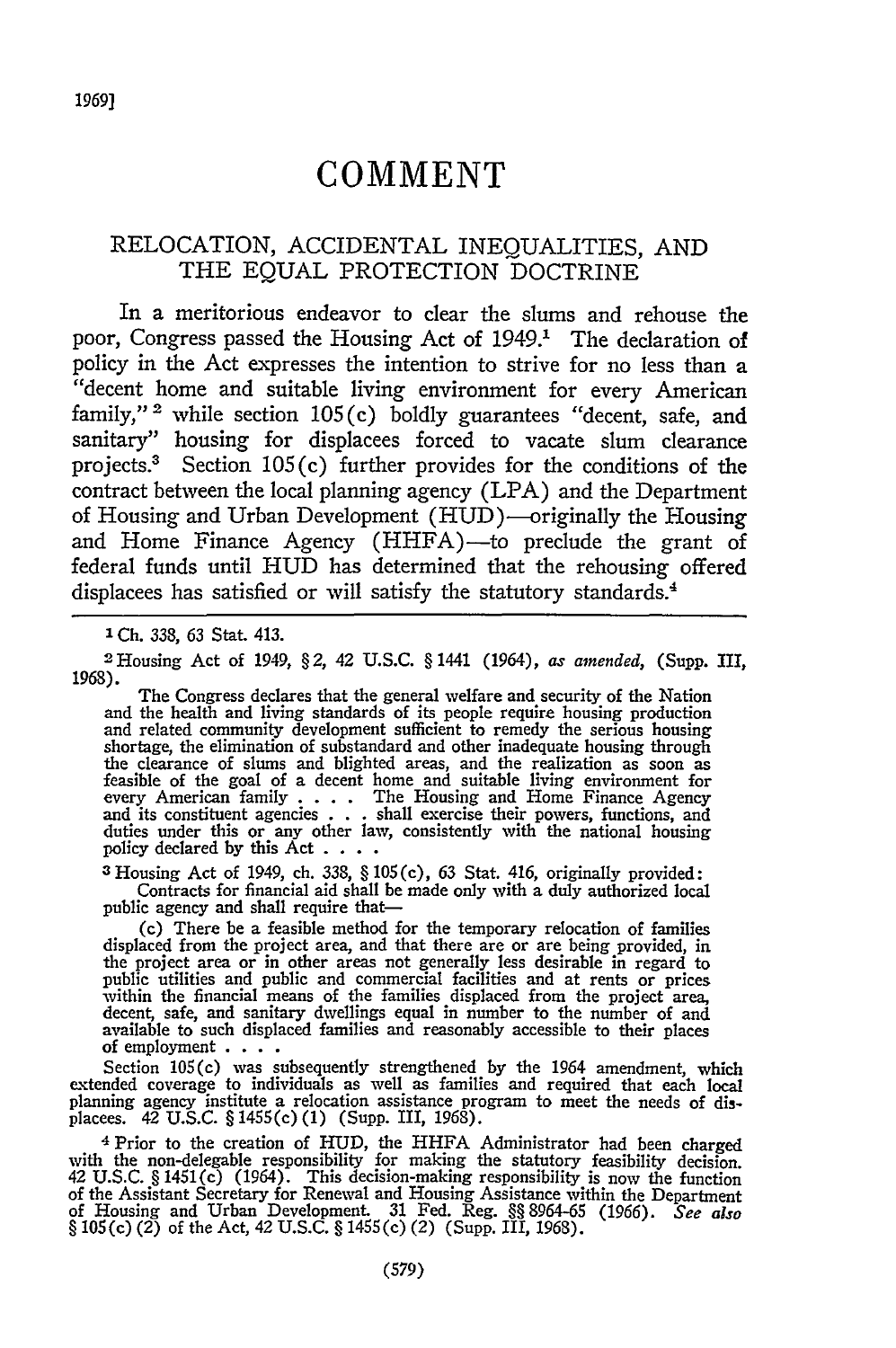By combining this Act with existing public housing titles,<sup>5</sup> Congress hoped that public housing would fill the gap created **by** the extreme shortage of adequate private housing, and serve as the primary source of relocation for displacees.<sup>6</sup> By the 1950's, however, public housing had suffered serious setbacks at the local levels where it was administered.<sup>7</sup>

Too liberal in concept for conservatives and too conservative in practice for liberals, public housing reached its nadir in 1954, when Congress, reflecting public apathy, cut the annual authorization from 135,000 to a mere **35,000** units.8 Slum clearance, rather than being curtailed, simply changed its emphasis. Staggered **by** the flow of the white middle class to the suburbs, urban leaders saw in renewal projects a method of rebuilding their eroded tax base. Rather than build low income public housing to relocate displacees, local administrators decided to emphasize the construction of shopping centers, office buildings, luxury apartments and expensive townhouses, to lure tax dollars back to the city. $9$  The concern, then, shifted to attracting the suburban rich rather than rehousing the urban poor. Local planning agencies and the federal government became less and less concerned with the misfortunes of displacees.'0

Due to this neglect, slum dwellers no longer could hope to gain the promised "decent" housing and all the benefits that accrue from it; in fact, slum clearance soon put their very welfare in jeopardy. Studies show that upon notice of eviction from his home the typical displacee could expect to spend great lengths of time searching for shelter only to find rehousing that was more expensive, more crowded, and less adequate than the "slum" from which he had been displaced."

This displacement has not been random in its effect; on the contrary, the process has worked selectively. Renewal critics point out

**<sup>7</sup>**It should be noted that the statute and its legislative history emphasize that the planning and administration of these programs are a local responsibility. Housing Act of 1949, §§ 2, **101,** 42 U.S.C. §§ 1441, 1451 (1949) ; **S.** REP. No. 84, 81st Cong., **1st** Sess. 27 (1949). **<sup>8</sup>**C. ABRAMS, TEE **CITY** Is THE FRONTIER **80** (1965) [hereinafter cited as ABRs];

8 C. ABRAMS, THE CITY IS THE FRONTIER 80 (1965) [hereinafter cited as ABRAMS]; R. FISHER, TWENTY YEARS OF PUBLIC HOUSING 102 (1959).

<sup>9</sup> *See* Von Eckhardt, *Black Neck in a White Noose*, NEW REPUBLIC, Oct. 19, 1963, at 15; Von Eckhardt, *Bulldozers and Bureaucrats*, NEW REPUBLIC, Sept. 14, 1963, at 14; Tondro, *Urban Renewal Relocation: Problems in Enforcement of Conditions on Federal Grants to Local Agencies,* 117 **U.** PA. L. REv. 183, 198 (1968) [hereinafter cited as Tondro].

**3 <sup>0</sup>**For a discussion of the new emphasis and the consequent neglect of displacees on the part of both the LPAs and the federal government, see ABRAMS 132-54.

*11 E.g.,* Hartman, *The Housing of Relocated Families, 30* **J.** Am. INST. PLANNxRS 270-78 (1964) [hereinafter cited as Hartman]. Hartman bases his conclusions on ex-<br>tensive analysis of previous investigations of relocation as well as his conclusions on ex-<br>research on relocation in the Boston West End r furthermore, representative of other critics. *See also* Tondro 226.

*G E.g.,* 42 **U.S.C.** § 1410 (1964).

<sup>&</sup>lt;sup>6</sup> See generally HHFA, THE RELATIONSHIP BETWEEN SLUM CLEARANCE AND URBAN REDEVELOPMENT AND LOW-RENT HOUSING (1950), as cited in Note, Judicial Review of Displacee Relocation in Urban Renewal, 77 YALE L.J. 966, 980 (1968) [hereinafter cited as Note, *Displacee Relocation].*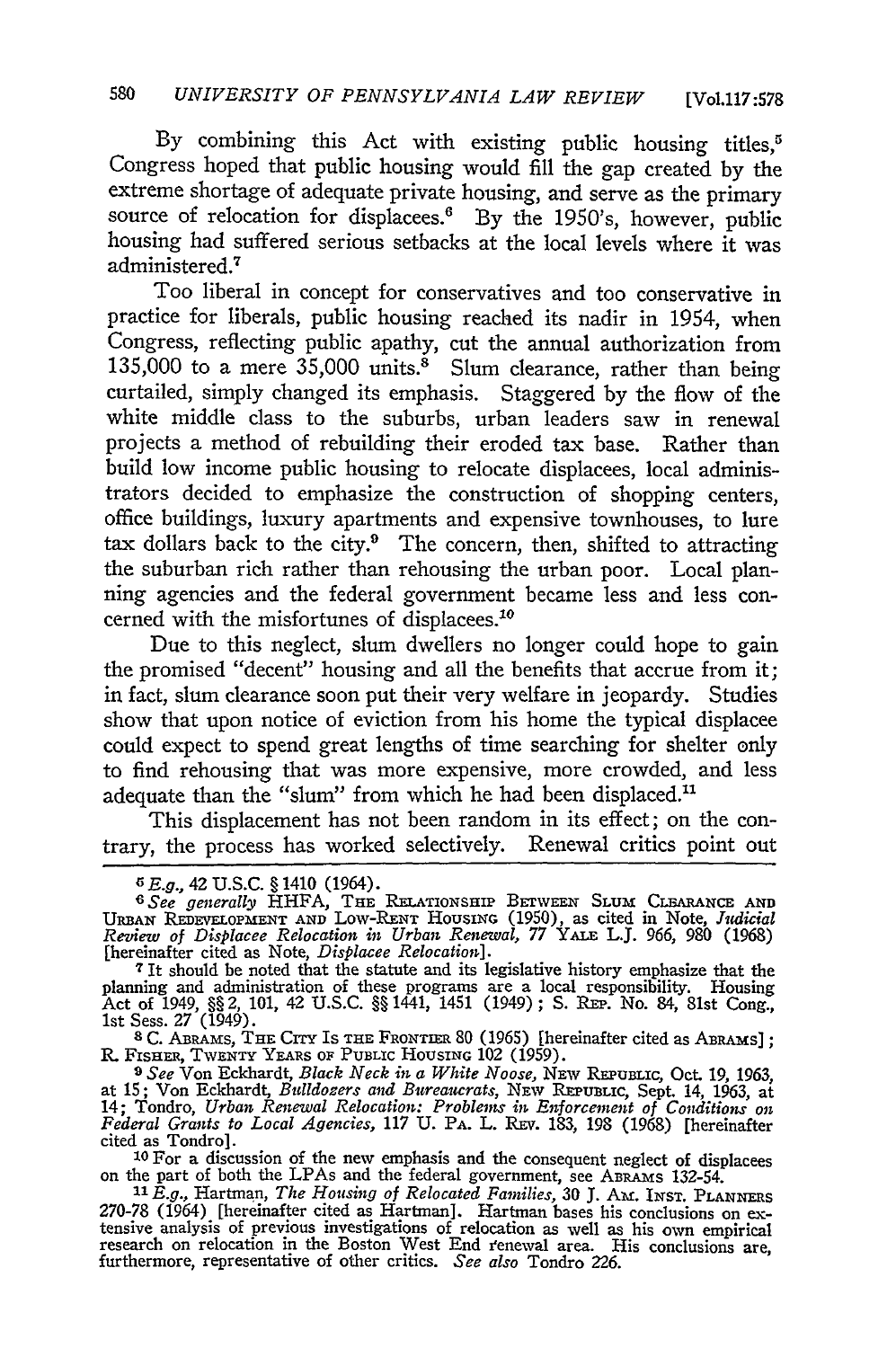that approximately two-thirds of the people forced out of their homes each year are Negroes, Puerto Ricans, or members of some other minority group.<sup>12</sup> The normal burden of finding decent living quarters is magnified for them by the intense and rampant discrimination in the housing market.<sup>13</sup>

For example, while it may take the white displacees weeks to relocate, it takes the nonwhite months. While the white displacee may utilize real estate agencies and newspapers, the nonwhite must often rely on informal information provided by family and friends. Furthermore, the prospective Negro homeowner experiences much more difficulty in securing adequate financing than his white counterpart.<sup>14</sup> In addition, when the search is over, nonwhites invariably end up with housing that is higher priced, more crowded, and substantially less habitable than that obtained by the white displacee. Finally, the nonwhite usually ends up in a highly segregated slum area that is the target of urban renewal projects yet to come. Thus, the cycle of injustice repeats itself and nonwhites are kicked around from one project site to the next.<sup>15</sup>

This process has left psychological scars not only on the nonwhite displacees, but on society as a whole. Renewal has come to mean the displacement of nonwhites by whites or by the symbols of white culture; and, therefore, many Negroes have come to regard renewal not as a cure for society's ills, but as a deliberate conspiracy by the white power structure to displace them because they are black.<sup>16</sup>

Because the traditional legislative and administrative institutions have not been responsive to the plight of nonwhite displacees, grievances concerning relocation have quite predictably, and appropriately, shifted to the courtroom.<sup>17</sup> Norwalk CORE v. Norwalk Redevelopment *Agency 's* represents a recent, sensitive response by the federal courts to this problem.<sup>19</sup> It will serve as the focal point of discussion here.

*<sup>13</sup>Cf.* Jones v. Alfred H. Mayer Co., 392 U.S. 409, 449, 449 n.6 (1968) (Douglas, J., concurring).

*14 See* U.S. ADVISORY **CommIssIoN** ON **INTERGOVERNmENTAL** RELATIoNs, RELo-CATION: UNEQUAL TREATMENT OF PEOPLE **AND BUSINESSES** DISPLACED BY GOVERN-**MENT** 34-35 (1965).

15 Hartman 273-74.

*'6 See* CONGRESSIONAL QUARTERLY, **CONGRESS AND THE** NATION 469 (1965). The assertion that "urban renewal is Negro removal" was made by author James Baldwin<br>on a television program in May of 1963. This phrase has gained some measure of<br>recognition as many urban renewal critics have used it of late

Wolf Von Eckhardt adds: "Many a high cost and high rise apartment project has been developed with tax money solely to stop Negro encroachment into some alder-man's district." Von Eckhardt, *Bulldozers and Bureaucrats,* NEW REPUBLIC, Sept. 14, 1963, at 14, **17.**

*<sup>17</sup>See* Note, *Displacee Relocation 969.*

*<sup>18</sup>*395 **F.2d** *920* (2d Cir. 1968).

**19** It has been well settled that state remedies are inadequate. *E.g.,* Tondro 219- 21; *see also* Note, *Displacee Relocation 969,* n.15.

*1969]*

<sup>12</sup> Hartman 273-74; Tondro 184.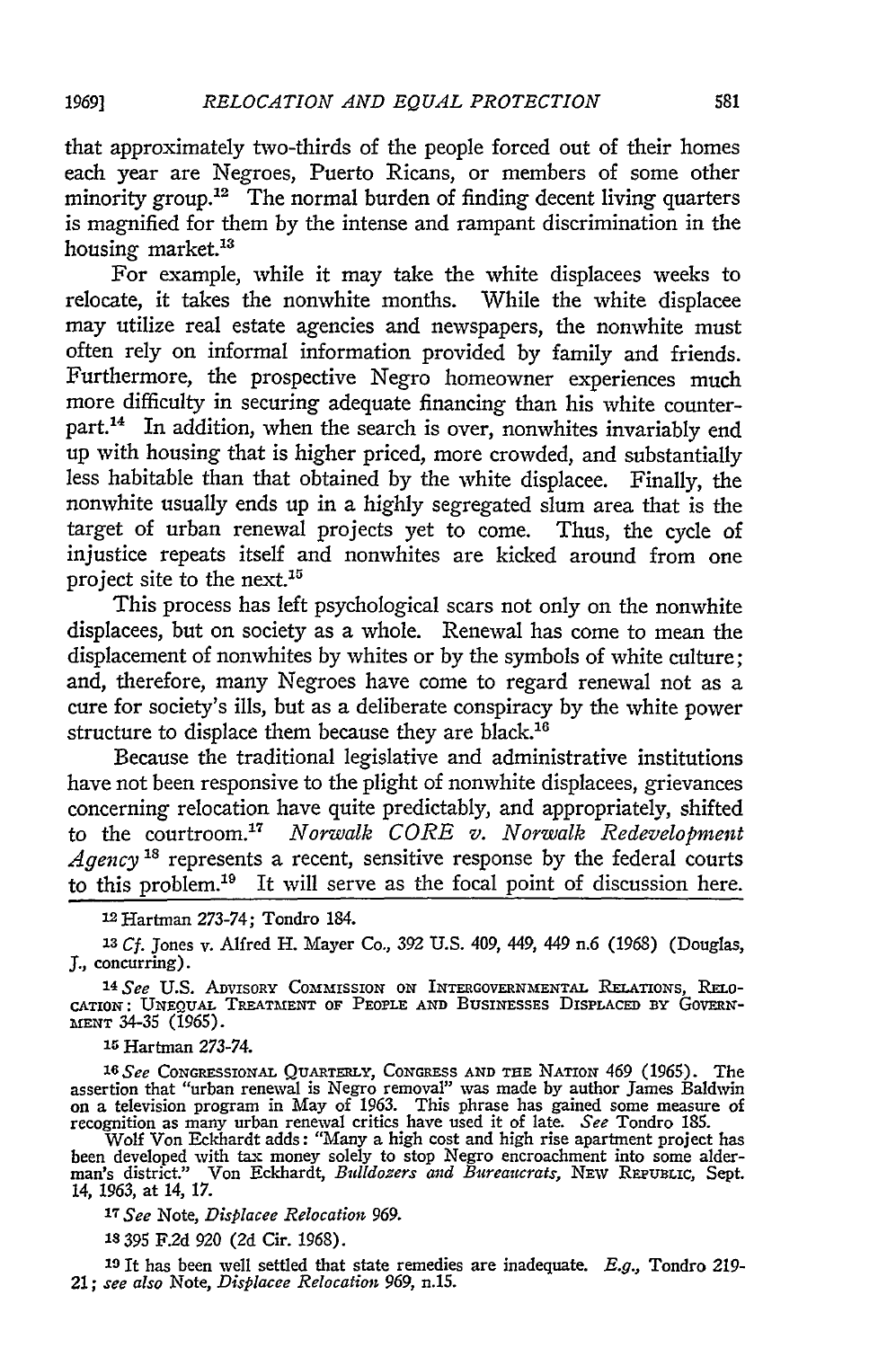#### I. NORWALK CORE v. NORWALK **REDEVELOPMENT AGENCY**

The plaintiffs in *Norwalk CORE* represent a collection of interest groups and individuals concerned with gross mistreatment of nonwhites displaced from a large urban renewal project.<sup>20</sup> The defendants, equally diverse, include institutions and their directors ranging from the Norwalk Redevelopment Agency (NRA) to Dr. Robert C. Weaver, then Secretary of HUD.<sup>21</sup> Allegations in the complaint asserted typical examples of the difficulties nonwhites encounter in the displacement process.

The plaintiffs claimed that the NRA had experienced certain problems in planning for the project. Realizing that the Norwalk housing market was extremely limited due to discrimination in the private sector and long waiting lists for public housing, it allegedly proceeded to submit distorted relocation statistics in order to have the renewal project approved by HUD. Once the project was approved and initiated, the NRA reportedly refused to modify its plans and continued to displace nonwhites into the overcrowded market. Furthermore, in lieu of constructing desperately needed low-income public housing on the site's last available piece of land, the NRA contracted for the construction of a six-acre, ninety-unit, moderate-rent apartment complex completely beyond the financial reach of nonwhite displacees. The complaint states that as a result of these maneuvers, nonwhites were forced into overcrowded, high-rent slums, and in some cases were literally driven out of the city. $2^2$ 

Plaintiffs based their complaints on the equal protection clause of the fourteenth amendment and the amended section 105 (c) of the Housing Act of 1949.<sup>23</sup> They were turned away from the United States District Court for the District of Connecticut on the grounds that they had not presented a proper class action under rule 23 of the Federal Rules of Civil Procedure, and that neither the associations nor the individuals had "standing to challenge the official conduct here in question."<sup>24</sup> The Court of Appeals for the Second Circuit

**22395** F2d at 924-25.

**2342** U.S.C. § 1455(c) (Supp. III, 1968).

**<sup>24</sup>**Norwalk CORE v. Norwalk Redevelopment Agency, 42 F.R.D. 617, 622 (D. Conn. 1967). The class action issue is not discussed in this Comment.

**<sup>20</sup>**Plaintiffs consisted of the Norwalk Chapter of the Congress of Racial Equality, 2 non-profit tenants' associations comprised of low income Negroes and Puerto Ricans<br>and 8 individuals representing 4 classes of low income Negroes and Puerto Ricans (a) those who were still living in the project area; (b) those who had been displaced into overcrowded rental units; (c) those who bad been displaced into excessive rental values; and, **(d)** those who had been forced outside the City of Norwalk.

**<sup>21</sup>**Defendants were the Norwalk Housing Authority, its Executive Director and members; the Norwalk Redevelopment Agency, its Administrator and members; the city of Norwalk, its mayor and city clerk; Town House Gardens, Inc.; David Katz & Sons, Inc.; Charles **J.** Horn, Assistant Regional Administrator for Renewal Assistance of the U.S. Department of Housing and Urban Development; and Dr. Robert C. Weaver, Secretary of the United States Department of Housing and Urban Development.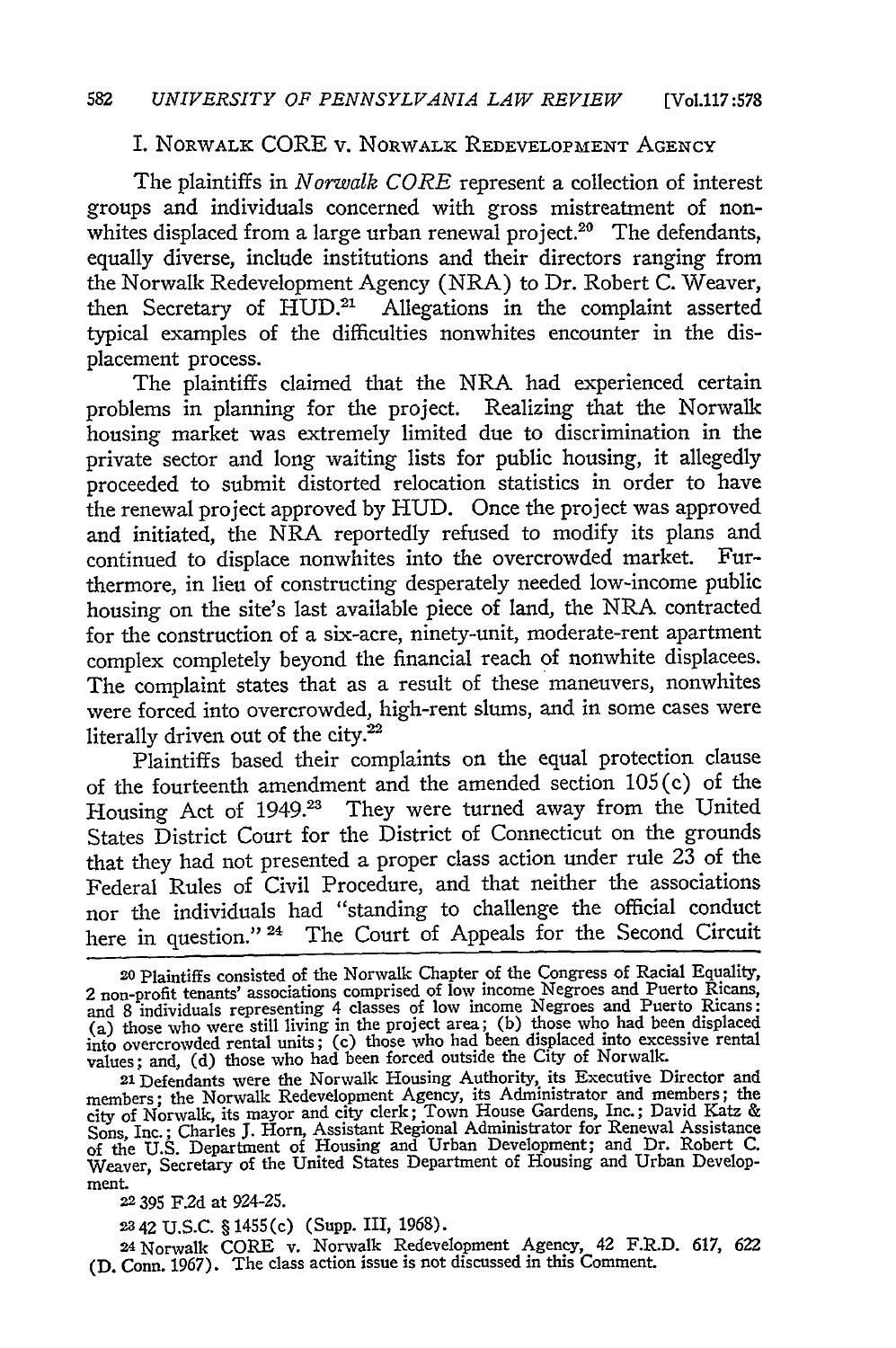reversed, holding that plaintiffs had standing to raise both the equal protection and the statutory issues and that they had indeed presented a proper class action. The case was remanded to the district court to be heard on the merits.

This decision is important for two reasons. The case marks the first time that a court has unequivocally removed the procedural roadblocks facing plaintiffs concerned with inadequate and improper methods of relocation, thus thrusting the judiciary into the position of reviewing the relocation plans and practices of governmental agencies.<sup>25</sup> Second, although the court did not reach the substantive issue in the case, it did provide some insight into the scope of the rights granted to displacees and the effect those rights might have on future litigation.

## *Equal Protection*

The plaintiffs in *Norwalk CORE* based two of their three claims on the equal protection clause of the fourteenth amendment: first, that the relocation program in Norwalk operated to deny the plaintiffs the equal protection of the laws; and second, that "the local defendants *had intended* to deprive low income Negro, and Puerto Rican families of the equal protection of the laws, and have *intended* to force such families out of the city." **26** The second claim thus follows the traditional approach to the doctrine: that equal protection is violated when the government, without adequate justification, either takes action with the purpose of disadvantaging a particular group, or, whatever its motives, takes different actions with respect to one group as compared with another, and thereby disadvantages one of the groups.<sup>27</sup> The first claim, however, complains neither of an intent to harm one group more than others, nor of different actions taken for different groups; rather, the allegation simply refers to impartial governmental action that affects all site residents, but results in unequal consequences for nonwhite displacees.

During the rise of the civil rights movement in the early 1960's, a body of literature developed which served to clarify and justify this latter approach to the equal protection doctrine.<sup>28</sup> It was felt that

**26395** F.2d at *925* (emphasis added). The language quoted is the court's.

**<sup>25</sup>**Representative of earlier federal cases denying standing to displacees are Green Street Ass'n v. Daley, 373 F.2d 1 (7th Cir.), *cert. denied,* 387 U.S. 932 (1967); Johnson v. Oakland Redevelopment Agency, **317** F.2d **872** (9th Cir.), *cert. denied,* 375 U.S. 915 (1963); Harrison-Halsted Community Group, Inc. v. HHFA, **<sup>310</sup>** F.2d 99 (7th Cir. 1962), *cert. denied,* 373 U.S. 914 (1963). There is one trial court decision which granted standing for limited purposes, Powelton Civic Home Owners Ass'n v. HUD, 284 F. Supp. 809 (E.D. Pa. 1968).

*<sup>2</sup> <sup>7</sup> See generally* Kaplan, *Equal Justice in an Unequal World,* **61 Nw. U.** L. Rlx. 363 (1966) ; Tussman & tenBroek, *The Equal Protection of the Laws,* 37 **CALiF.** L. REv. 341 (1949).

*<sup>2</sup> <sup>8</sup> E.g.,* N. **HENToV, TEE NEw EouALITY** 97-112 (1964) ; Kaplan, *supra* note 27; Kellett, *The Expansion of Equality, 37* **S.** CAL. L. **REv.** 400 (1964).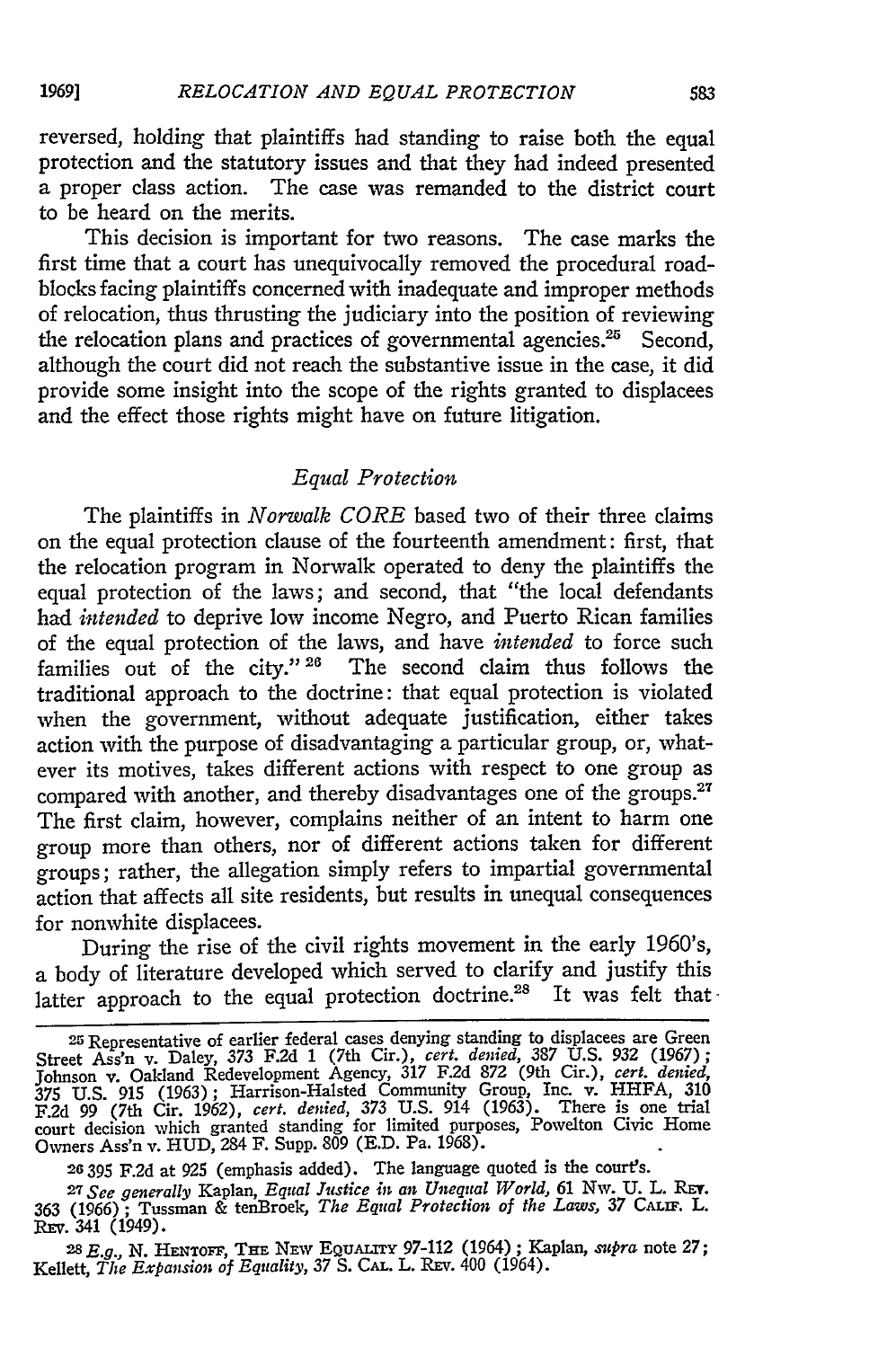when one group in society has been mistreated for an extended period of time, it accrues many social, economic and political liabilities that seriously hamper its members' chances to function within that society. Therefore, when the government administers programs with rigid equality, the disadvantaged group either is unable to benefit to the same extent or is subjected to a heavier burden than the rest of the community because of deficiencies in the requisite fundamental background. Those who are prepared advance, while the disadvantaged fall farther behind. The result would not be much different if the government had intended to harm or had taken different actions against the disadvantaged groups from the very beginning.29

Advocates of this view saw similarities to the special compensatory treatment given the physically disadvantaged in our society, and reasoned that the same approach should be applied to the sociologically disadvantaged.<sup>30</sup> Hence, to achieve an ideal balance, some groups should be treated unequally in order to equalize the final effect of governmental action.

In *Hobson v. Hansen 31* the District Court for the District of Columbia dramatically inaugurated this approach to the equal protection clause when reviewing the educational policies of the District's school board.32 The plaintiffs argued that the board's policies were diluting the quality of education provided for Negro school children. They alleged that a "neighborhood school" policy fostered de facto segregation,33 and that a "culturally biased" ability-grouping test administered in the earlier grades, using predominantly middle class vocabulary and language forms, invariably relegated Negroes to inferior curricular groupings.34 Although the court found enough positive factors in these policies to decide that the school board did not intend to harm Negroes,<sup>35</sup> and although both the neighborhood school policy and the ability group-

*2 9 See* **N. HENToFF, THE NEW** EQUALrry 96-112 (1964).

**<sup>30</sup>***Id.*

**B1** 269 F. Supp. 401 **(D.D.C.** 1967), *aff'd,* No. 21, 168 **(D.C.** Cir. Jan. 21, 1969) (en banc).

*3 2 See* Note, *Hobson v. Hansen: Judicial Supervision, of the Color-Blind School Board, 81 HARV. L. REV. 1511 (1968)* 

33 The District of Columbia school authorities followed a "neighborhood school policy" under which students were assigned to schools near their homes. In 11 of the 17 schools in the predominantly white northwestern section of the District, 85 to 100% of the students enrolled were white. In the remainder of the District, 139 of the 156<br>schools had a Negro enrollment of at least 85%. The student enrollment throughout<br>the entire District was 90.2% Negro. 269 F. Supp. at 4

34These were nationally standardized examinations, which were developed as a means to distinguish students of differing aptitude in an effort to provide a viable basis for grouping that would avoid the inherent problems of a single curriculum booslow for gifted children and too demanding for others. According to expert testimony, these exams utilized a vocabulary and language forms alien to lower-class Negro children. The most important result averted to was th the exams would be placed for the remainder of their educational career into a program designed to teach only basic concepts and geared to menial jobs. *Id.* at 511-15.

**<sup>35</sup>**269 F. Supp. at 418.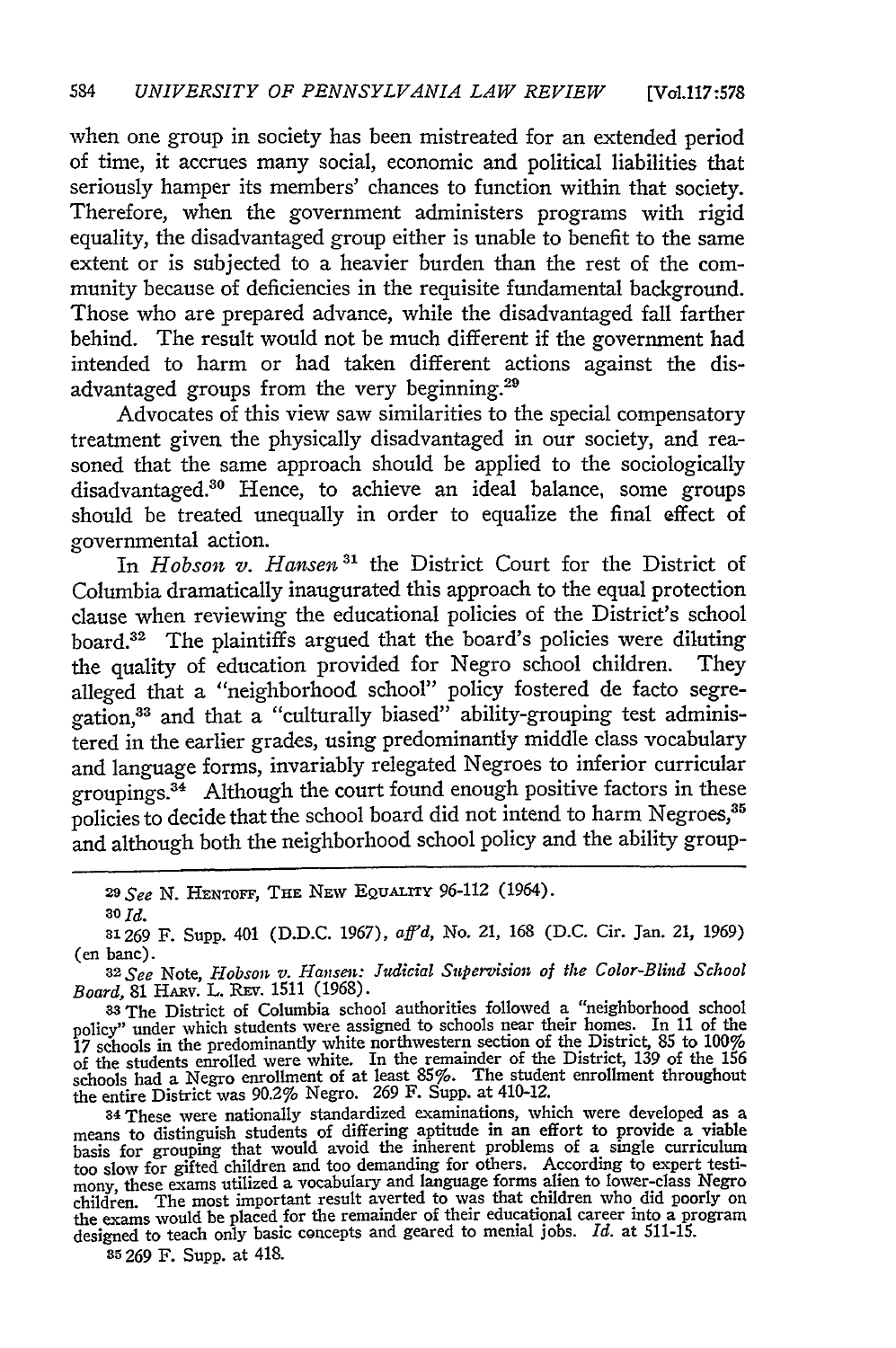ing test were applied to all students, it still held that Negroes were receiving unequal treatment because their particular social problems were not being taken into consideration. The court ordered that affirmative steps be taken, such as busing some Negro children to white schools, to reduce de facto segregation.<sup>36</sup> Where de facto segregation could not be overcome "because of the density of social segregation or for other reasons," the court indicated that compensatory educational programs would have to be provided.37 In addition, the school board was ordered to abolish the ability-grouping system; **38** however, the court may have left the door open for a modified version if the grouping is combined with compensatory programs and Negroes are provided an opportunity to work their way out of lower "ability" groups. The *Hobson* court thus adopted the equal protection concept mentioned above: it required that unequal attention be paid to disadvantaged Negro children in order to insure that the final effects of governmental action would be substantially equal.

The court in *Norwalk CORE,* quoting from *Hobson,* apparently adopted the expansive concept developed in that **case.39** Unfortunately, however, the extent to which the court embraced this concept is not clear. In its discussion of whether there was standing to raise the equal protection issues, the court came to two conclusions. First, the allegations in the complaint of an intent to harm, if proved, would constitute a denial of the equal protection of the laws. $40$  The court also held that even if the harm done was not purposeful in the administration of the relocation plan, but was simply "accidental" to it, the planners are not excused from insuring that nonwhite rehousing reaches the same level as that available to white displacees.<sup>4</sup>

The decision could be said to declare that a failure on the part of LPAs to provide nonwhites with rehousing meeting the same standards as rehousing found by whites constitutes a violation of the equal protection clause.<sup>42</sup> The *Norwalk* complaint-failure even to be rehoused at all within the city-easily falls within this expansive category and thus, if proved, would be a violation of the equal protection clause. Although it could be argued that the *Norwalk* decision simply held that deliberate discrimination without sufficient justification,

19691

*<sup>3</sup>O Id.* at 509.

*<sup>37</sup> Id.* at **515.**

**<sup>38</sup>***Id. 3O See* **395 F.2d** at **931.**

**<sup>40</sup>**395 F.2d at 930-31. *<sup>4</sup> 1 See* **395 F.2d** at 931.

<sup>42</sup> The theory that there can be a denial of equal protection by government action that is applied equally to all without an intent to harm one group in particular may be restricted by a requirement that the unequal effects of the relevant government action<br>be reasonably foreseeable. The facts of both *N* narrower rule, and thus may leave undecided the question whether a denial of equal protection may result from government action with discriminatory consequences that were not reasonably foreseeable.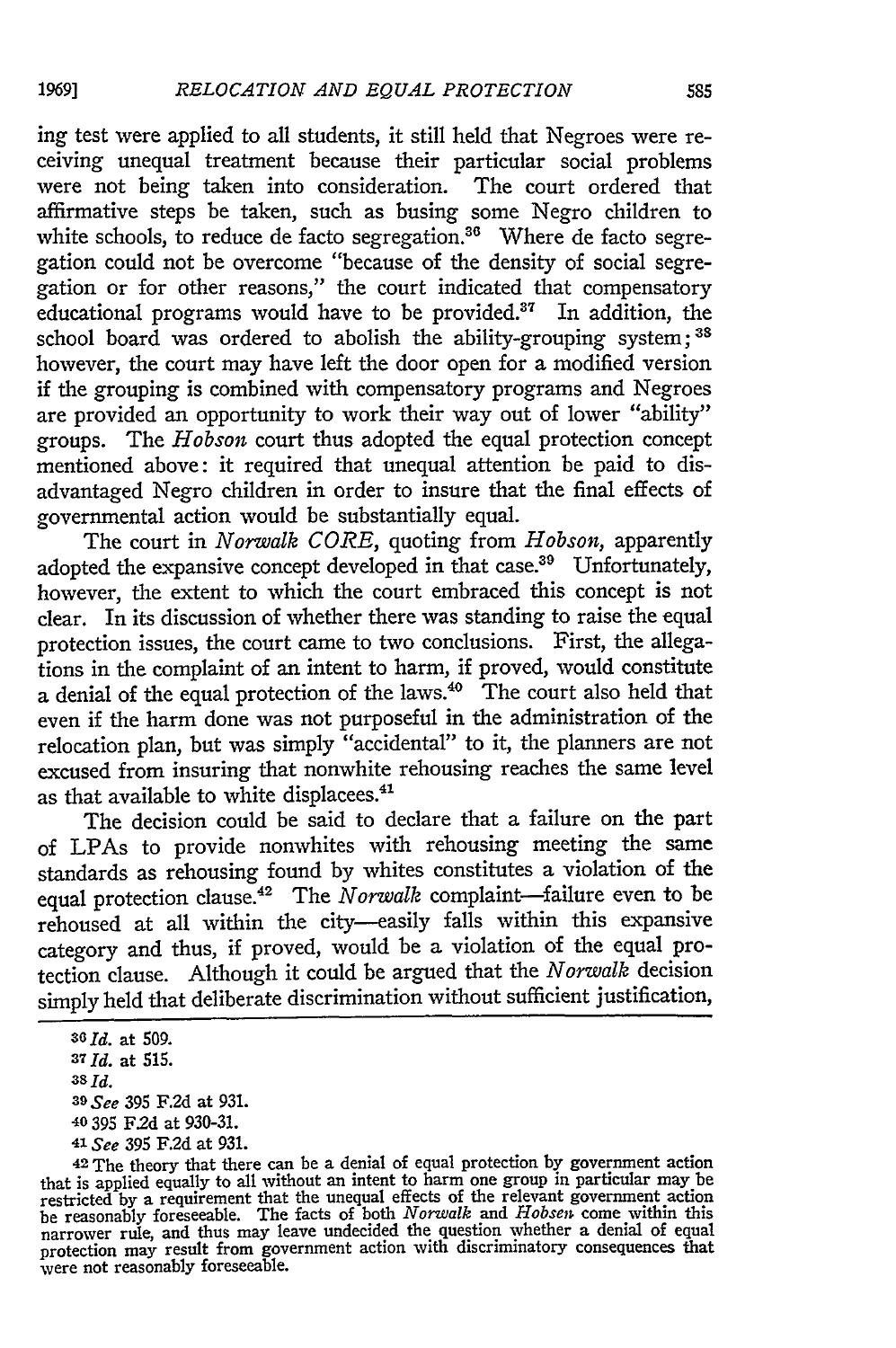if alleged and proved, constitutes a violation of equal protection, it would be hard to support such an argument against the emphatic language of the court.

Aside from its obvious substantive advantage to displacees, the former approach would also ease evidentiary burdens. Under the latter interpretation plaintiffs must prove a state of mind, $43$  whereas the former concept would merely require the showing of an unfavorable comparison between facilities available to whites and nonwhites.

Despite problems of interpretation, it seems that the expansive approach can be strongly supported by the language of *Norwalk CORE.* As the court concluded its discussion of the equal protection doctrine, it expressed its concern for the problem of classification by race.<sup>44</sup> Classification according to race (which the court says may be required in order to remedy injustice **45)** becomes an issue only if the expansive approach is accepted: the LPA would be required to know exactly how many nonwhites would be displaced and the Authority would thereby be forced to take into account the full problem of displacement. The court concluded that racial classification for beneficial purposes is permissible.<sup>46</sup> Furthermore, there is the clear language that discriminatory results of a program administered with equality are not excusable merely because they are accidental.<sup>47</sup> Thus, it would seem that the court would not have concerned itself with classification and "accidents" unless it had intended the expansive approach to be the standard in relocation problems. For purposes of further discussion, the expansive concept will be considered as the approach of the *Norwalk* court.

## *Section 105(c) of the Housing Act*

Even a cursory reading of section 105(c)<sup>48</sup> reveals Congress's concern for families inadequately relocated. In light of this concern one would expect that such families would have little difficulty in obtaining judicial relief. Until the *Norwalk* opinion, however, such was not the case. In *Green Street Association v. Daley,40* a relocation problem similar to that in *Norwalk* was involved. The court held, *inter alia*, that section 105(c) conferred no private legal right upon displacees and consequently that displacees have no standing to sue.<sup>50</sup>

**44** 395 F.2d at 931-32. *45 Id.* **48** *Id. 47See* text accompanying note 41 *supra.* **4842** U.S.C. § 1455(c) (Supp. 111, 1968). **<sup>49</sup>**373 F.2d 1 (7th Cir.), *cert. denied,* 387 U.S. **932** (1967). *0 Id.* at **8.**

**<sup>43</sup>** Of course, the state of mind may be inferred from the action if the latter is discriminatory on its face. For example, a plan denying rehousing assistance only to Negroes would presumably fall without further evidence of "intent."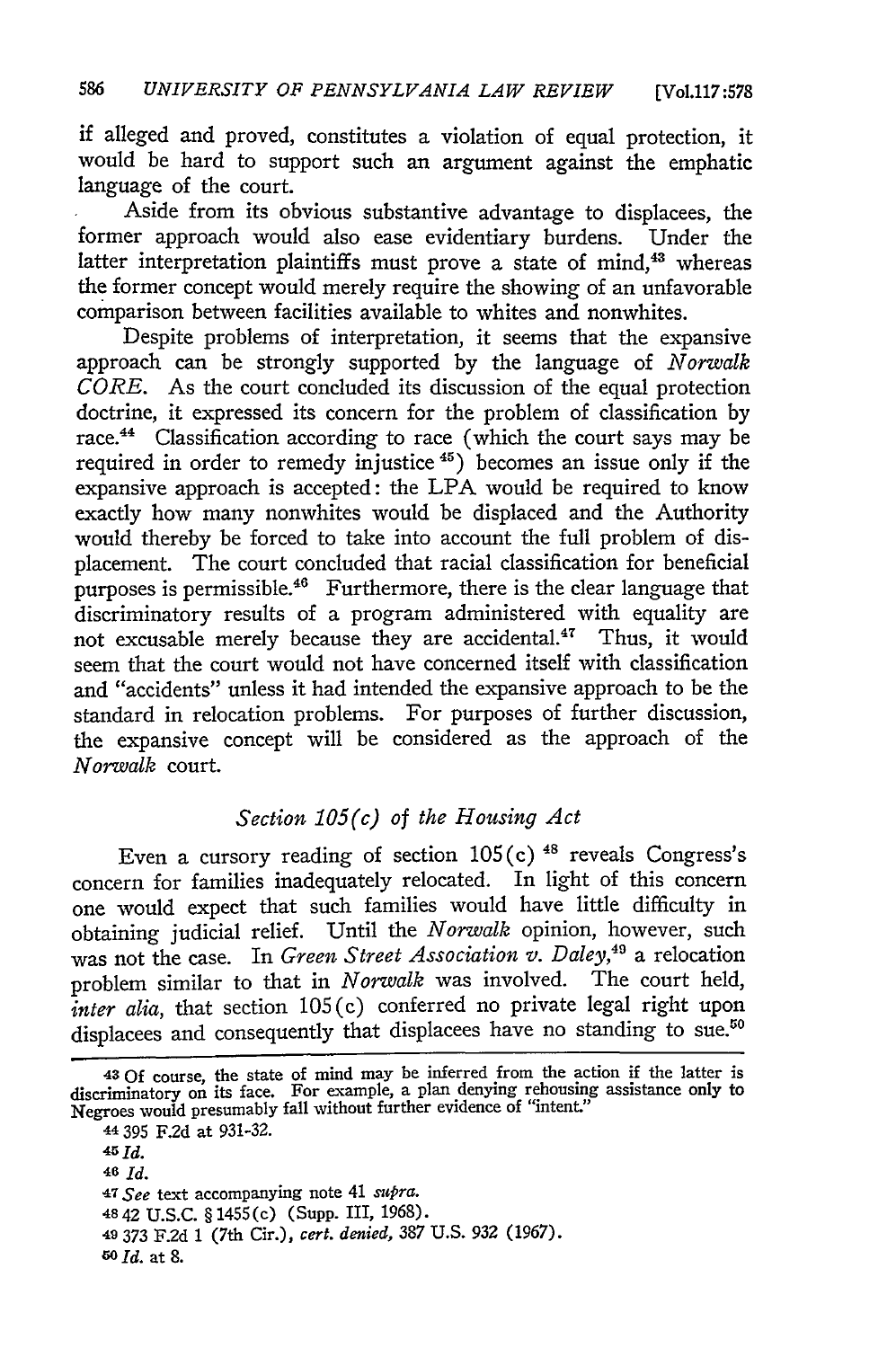Similarly, *Johnson v. Oakland Redevelopment Agency*<sup>51</sup> held that section 105(c) provides only that the relocation requirements be included in loans or capital grants and that the requirements are merely contractual rights possessed by the federal government; therefore, reasoned the court, the requirements cannot be enforced by displacees.<sup>52</sup>

The *Norwalk* court dealt with these arguments by asserting that "the cases make it clear that the answer [to the question whether the displacees are 'aggrieved' within the meaning of section 10 of the Administrative Procedure Act,<sup>53</sup> thus enabling them to obtain judicial review] turns on whether Congress' purpose in enacting [section  $105(c)$ ] was to protect their interests."<sup>54</sup> Looking to the legislative history, the court concluded that Congress did have a deep and abiding concern for the hardship of displacees and intended to protect their interests.<sup>55</sup> Once this concern was established, the court denied the validity of defendants' "contract rights" theory, and stated that although Congress wanted the relocation provisions enforced by the federal government through contractual remedies, it is not inconsistent with that desire to allow another enforcement check by permitting dissatisfied displacees to air their grievances in court.<sup>56</sup>

The *Green Street* holding was also dismissed because of that decision's total reliance on *Harrison-Halsted Community Group, Inc. v. Housing & Home Finance Agency."* To the *Norwalk* court, the *Harrison-Halsted* decision dealt primarily with commercial concerns and refused standing on the basis of a string of precedents holding that "injury through economic competition is generally not a sufficient basis for standing to sue." **5'** However, the *Norwalk* court points out that even an economic interest can be the basis for standing when there is a statute that is intended to protect such an interest. Thus, the court concludes, **if** economic interest can support standing where the statute is one intended to protect those interests, the interests of displacees, which here are a focus of congressional concern, can also sup-

*51317* **F.2d** 372 (9th Cir.), *cert. denied,* **375 U.S.** 915 (1963).

*52Id.* at 874. For a full discussion of these cases, see Tondro, *.upra* note 9, at 205-14.

**53 5** U.S.C.A. § 702 (1967).

54 **395** F.2d at 933.

**55**

1969]

The Bill sets up adequate safeguards against any undue hardship resulting from the undertaking of slum clearance under current conditions. It requires, first, that no slum-clearance project shall be undertaken by a local public agency unless there is a feasible means for the temporary relocation of the families to be displaced and unless adequate permanent housing is available, or is being made available to them.

**395** F.2d at 933, *quoting* S. RFt. No. 84, 81st Cong., 1st Sess. (1949) reprinted in U.S. **CODE CONG.** & **AD.** NEvs **1550,** 1554 (1949).

**&6** 395 F.2d at 934.

**57310 F2d** 99 (7th Cir. 1962), *cert. denied,* 373 U.S. 914 (1963).

58 **395 F2d** at 935.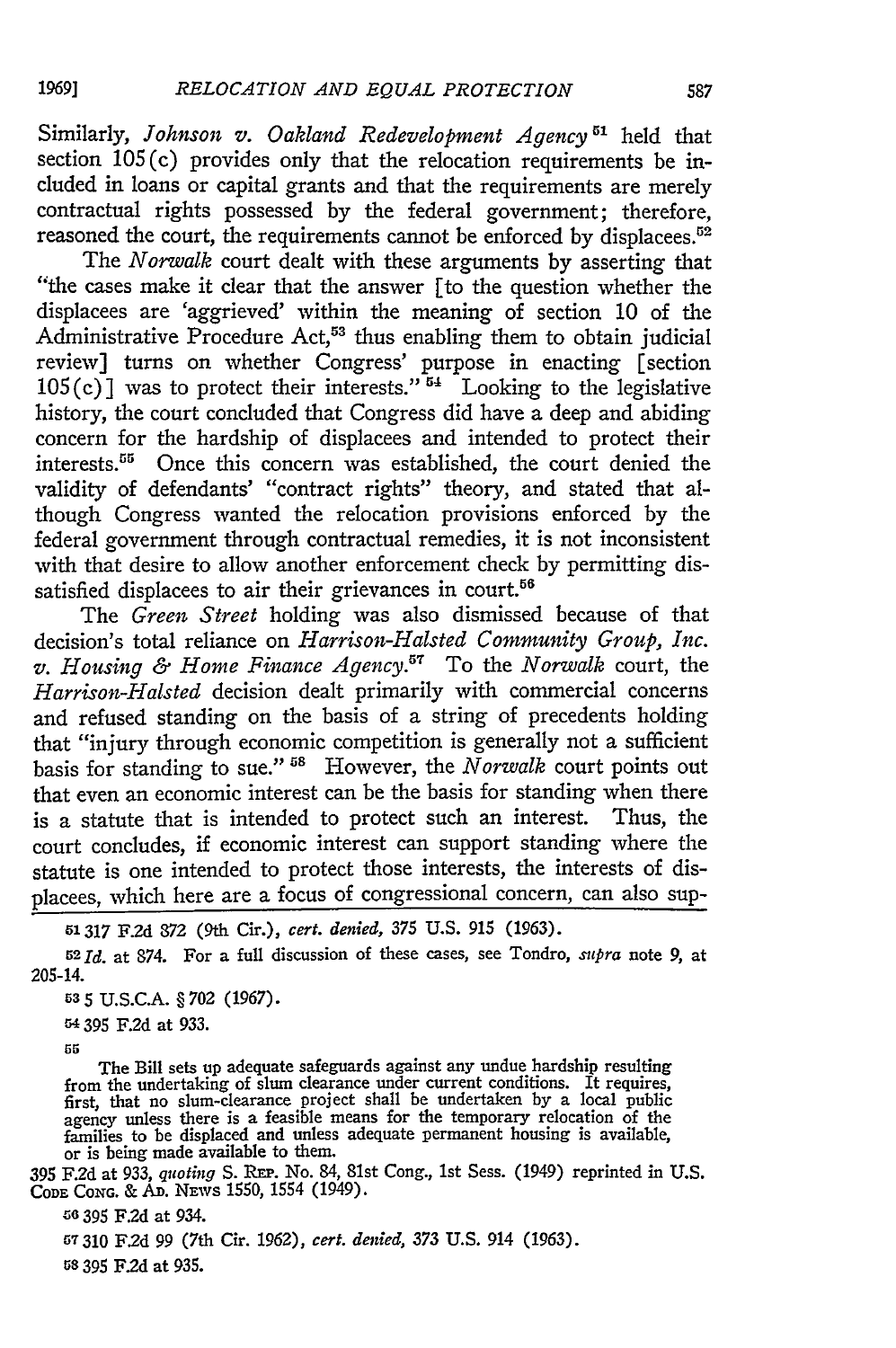port standing.<sup>59</sup> Hence, displacees should possess legally enforceable rights under the statute.<sup>60</sup>

#### II. THE **NEED** FOR **A CONSTITUTIONAL STANDARD**

It appears that the high standards of section 105(c) **61** would provide more than adequate protection for slum dwellers. It seems odd, therefore, that a court would turn legal somersaults to develop the expansive approach-an approach which provides only relative protection to nonwhite displacees and virtually no substantial aid to white displacees. $62$  Closer examination of section 105(c), however, reveals imperfections making the expansive equal protection approach a necessary legal sword for nonwhite displacees.

Remedial relief under section  $105(c)$  will most likely consist of enjoining renewal projects until the rights granted **by** the statute are accorded nonwhite displacees.<sup>63</sup> Such injunctions may be extremely serious, however, because whatever immoralities are perpetrated on urban renewal's behalf, its existence has been deemed vital to the regrowth of the cities.<sup>64</sup> If section  $105(c)$  were to be the basis of relief, renewal projects would be halted until "decent, safe, and sanitary" rehousing could be provided for slum dwellers. The problem is that housing meeting this statutory ideal is, of course, quite scarce.<sup>65</sup> Hence, not only would it be impossible to provide the statutory ideal for nonwhites, but undoubtedly similar problems would be met in providing such housing for the less burdened white displacees.<sup>66</sup>

*6 9 Id.* at 935-36.

*6oId.* The court also suggested that since relocation is in the public interest, therefore anybody affected by inadequate relocation might be able to sue on the basis of § 105 (c). *See* 395 **F.2d** at 934; *see also* Tondro, *supra* note 9, at 212-14.

**6142** U.S.C. § 1455(c) (Supp. III, 1968).

 $62$  The suggestion has been made that  $\S 105(c)$  only relates to judicial review of the activities of HUD. Thus, at least absent the acceptance of a third party bene-<br>ficiary theory, statutory remedial relief might only b LPA's to halt the projects. *See* Tondro, *supra* note 9, at 221-24. Such a remedy might be ineffective with the Norwalk project, however, because that project was in a late stage, and also because stopping the project is not desirable. Therefore, with no direct *statutory* relief against the local planning agency available, the constitutional equal protection argument—which is directed action-might be extremely important. However, as valid as this theory may be, the court at most implies it in its opinion, 395 F.2d at 926 n.7, 929, 935, and furthermore does not make clear whether their grant of standing encompasses the third-party beneficiary theory.

**<sup>63</sup>**See Tondro, *supra* note 9, at 223-24.

*<sup>64</sup>See, e.g., ABRAms, supra* note 8, at 180.

**<sup>65</sup>**Were this scarcity not a fact, there would be no desperate outcry by social critics for a minimum of 6,000,000 new public housing units in the next 5 years. *See* REPORT **OF** THE **NATIONAL** ADviSORY **CommiassSoN** ON CivmL DISORDERS 475 (Bantam ed. 1968).

<sup>66</sup> While most authors agree that the burdens of relocation fall hardest on the nonwhite, implicit in their accounts of relocation is the fact that whites encounter their share of the difficulties also. *See, e.g.,* Hartman, *supra* note 11, at 280.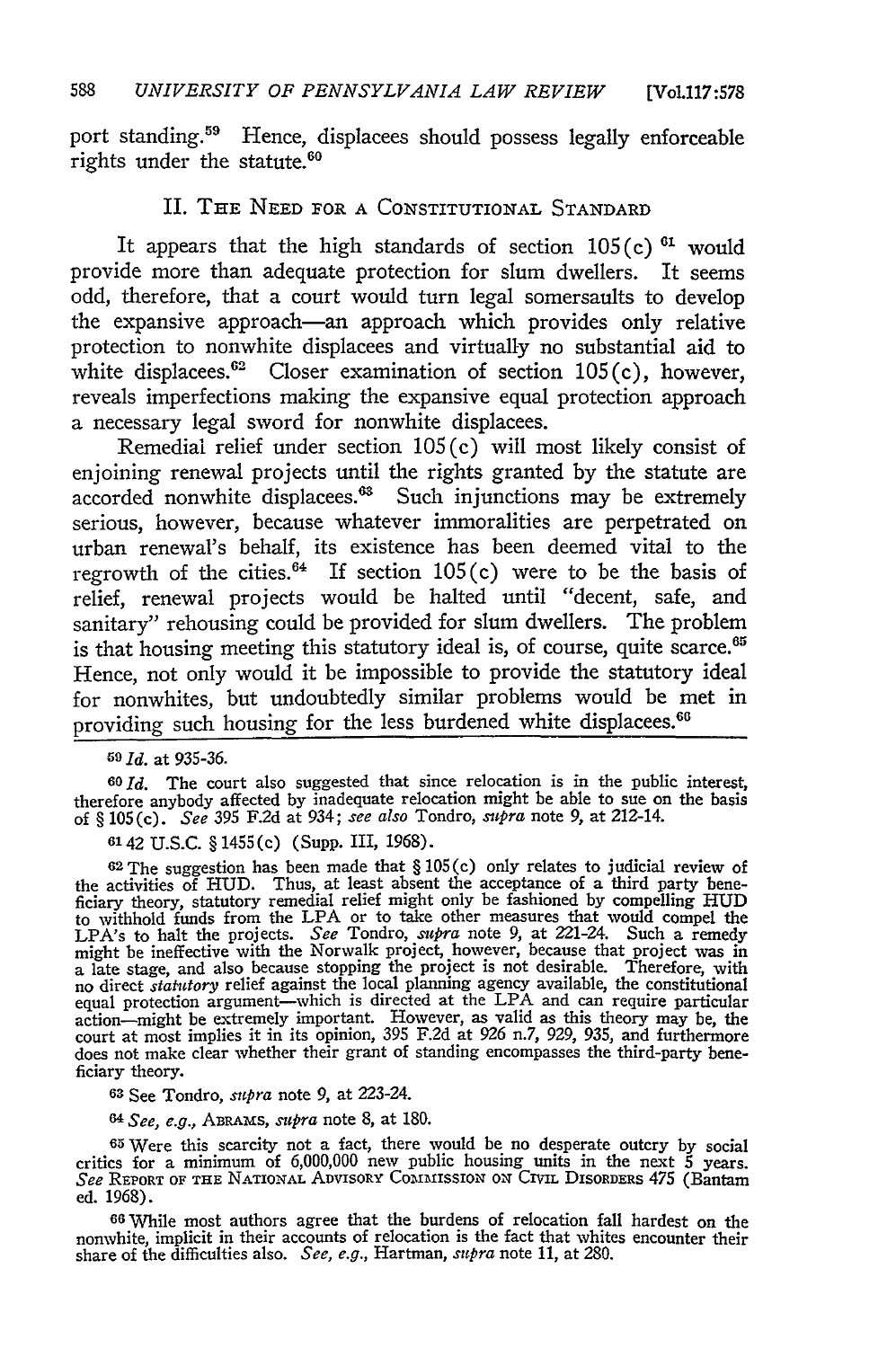*1969]*

met, and if this is applied on a wide enough scale, the effect will be to halt renewal until massive amounts of public housing are provided or the standards of section 105(c) are watered down by Congress. The former is improbable at present, and the latter is unlikely due to the brickbats that even the most conservative congressman would harvest by repudiating such an idealistic concept.

In view of the prospects of long range injunctions, LPAs (whose survival is vitally tied to renewal) would probably be motivated to distort relocation figures for the courts just as they do for **HUD.67** Charles Abrams, a prominent writer in the field, seriously criticized a 1963 report published by the federal government based solely on the findings of individual LPAs.<sup>68</sup> The report indicated that only 7.8 per cent of slum dwellers were relocated into substandard rehousing. Abrams argued that this remarkably rosy picture was a result of the subjective nature of determining what is "standard" rehousing. The values used by the LPA's in judging the concept of "standard" rehousing are not those of middle class America, or even those of the slum dwellers. Instead, they are the values created by the LPA's themselves, who have too great an interest in labeling all rehousing as "standard" so they can proceed with the task at hand (renewal rather than relocation) and so they can avoid delay or criticism from other concerned institutions or the public.<sup>69</sup> Thus, the ideal notion of rehousing fostered by the statute becomes twisted into a simplistic notion of having a roof over one's head.<sup>76</sup>

The *Norwalk* court leaves room for further dissipation of the statutory standard. In the conclusion of its discussion of section 105(c), it makes the following observation:

In determining whether there has been compliance with section 105(c) of the Act, the courts will evaluate agency efforts and success at relocation with a realistic awareness of the problems facing urban renewal programs. Objections by individual displacees based on too literal an interpretation of the act's standards could unnecessarily interfere with programs of benefit to the entire community.<sup>71</sup>

**71395** F.2d at 936-37.

**<sup>107</sup>***E.g.,* ABRAms, *supra* note 8, at 141-45; *see also* Tondro, *supra* note 9, at 194-95, 199-200, 215-16.

*Gs See AmAms, supra* note 8, at 138-39.

*<sup>6</sup> 0 Id.* at 140-41.

**<sup>70</sup>**One revealing insight into this problem is depicted by Terry Tondro when he cites an admission of "visual inspections through automobile windshields" by an embarrassed LPA whose inaccurate figures were discovered by the Government Accounting Office. Tondro, *supra* note 9, at 194.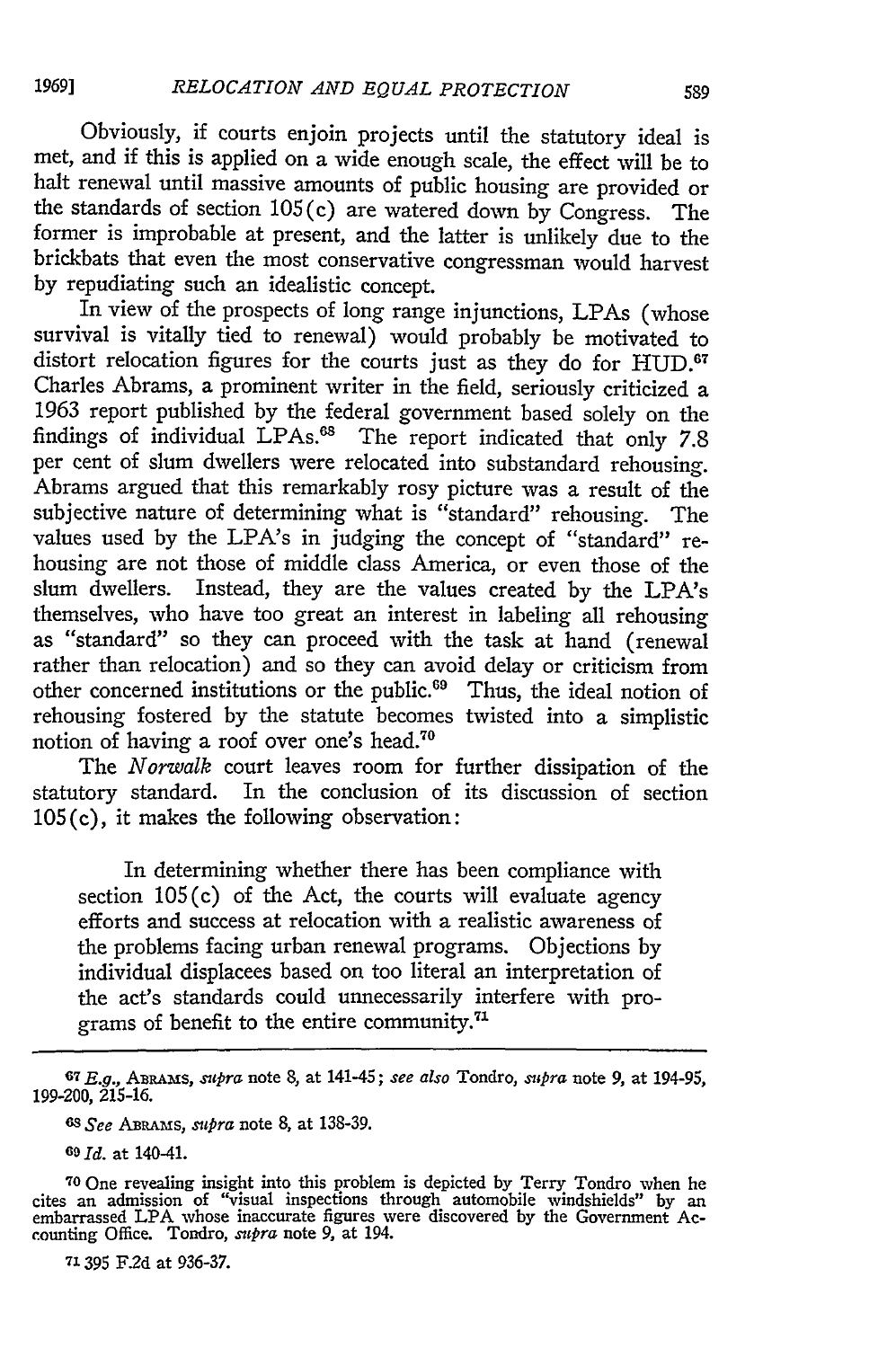**A** court that is hesitant to intervene in renewal policy decisions and faced with the task of judging rehousing facilities for several hundred displacees might easily seize upon this dictum and LPA statistics in order to approve the rehousing in question. In this way, it could avoid completely upsetting renewal machinery, and thereby antagonizing powerful interest groups.

Upon realization of the weakness inherent in enforcement of section 105(c), it becomes apparent that the *Norwalk* court had sufficient reason to develop the expansive equal protection doctrine. This concept does not deal in terms of an unattainable goal, but rather provides a lower and more realistic standard: LPA's must comply with statutory requirements in relocating nonwhite displacees to the same extent they do in white relocation. Therefore, the nonwhite rehousing would not be matched against an unrealistic statutory requirement, but rather against provisions made for white displacees whose rehousing, although superior to that of nonwhites, may fall below the statutory requirements. In addition, once the standard of relocation for area whites has been established, it will be more concrete than the abstract concept of "decent, safe, and sanitary" housing.

To achieve such equal relocation, the 1964 amendment to section **105** (c) 7 and the implicit recommendations of the *Norwalk* court would require the LPAs to establish special aids and programs designed to relocate nonwhites in adequate rehousing facilities.<sup>73</sup> This could conceivably begin with having LPA representatives contact potential displacees before nonwhites have been frightened away by the prospect of being homeless, 74 and supplying them with information concerning both realtors and available housing within the area, as well as being responsible for busing displacees to the new housing market area. Moreover, the LPA could establish a site office in the project area to afford displacees easy access to services offered and demonstrate the LPA's concern for their condition.<sup>75</sup> Several renewal critics have regarded this type of organization and concern on the part of LPA's as the easiest and most fundamental approach toward alleviating injustices in relocation.<sup>76</sup> In addition, the LPA could serve as a reference service by channeling the various types of federal aid, for example the provisions of the recent housing act, Housing and Urban Development

*<sup>72</sup> See* note 3 *supra.*

**<sup>73</sup>**395 F.2d at **931-32,** 935-36. As suggested above, it may be that the equal pro- tection claim is necessary to directly force the LPA to do anything. *See* note **62** *stpra.*

<sup>74</sup> Some studies have shown that in certain projects as many as **25%** or even 50% of the site residents never get the benefit of any relocation services because they are frightened away before any public agency can contact them. *See, e.g.,* Tondro, *47upra* note 9, at 193-94.

**<sup>7</sup>** p. **NIEBANCK,** RFLOCATION IN URBAN PLANNING: FROM **OBSTACLE TO OPiPOR-TUNrrv** 78, 88 (1968). For a comprehensive review of possible LPA programs to aid displacees, see *id.* **at** 75-107.

**<sup>76</sup>** *See* Hartman, *mtpra* note 11, at **329-30,** 342.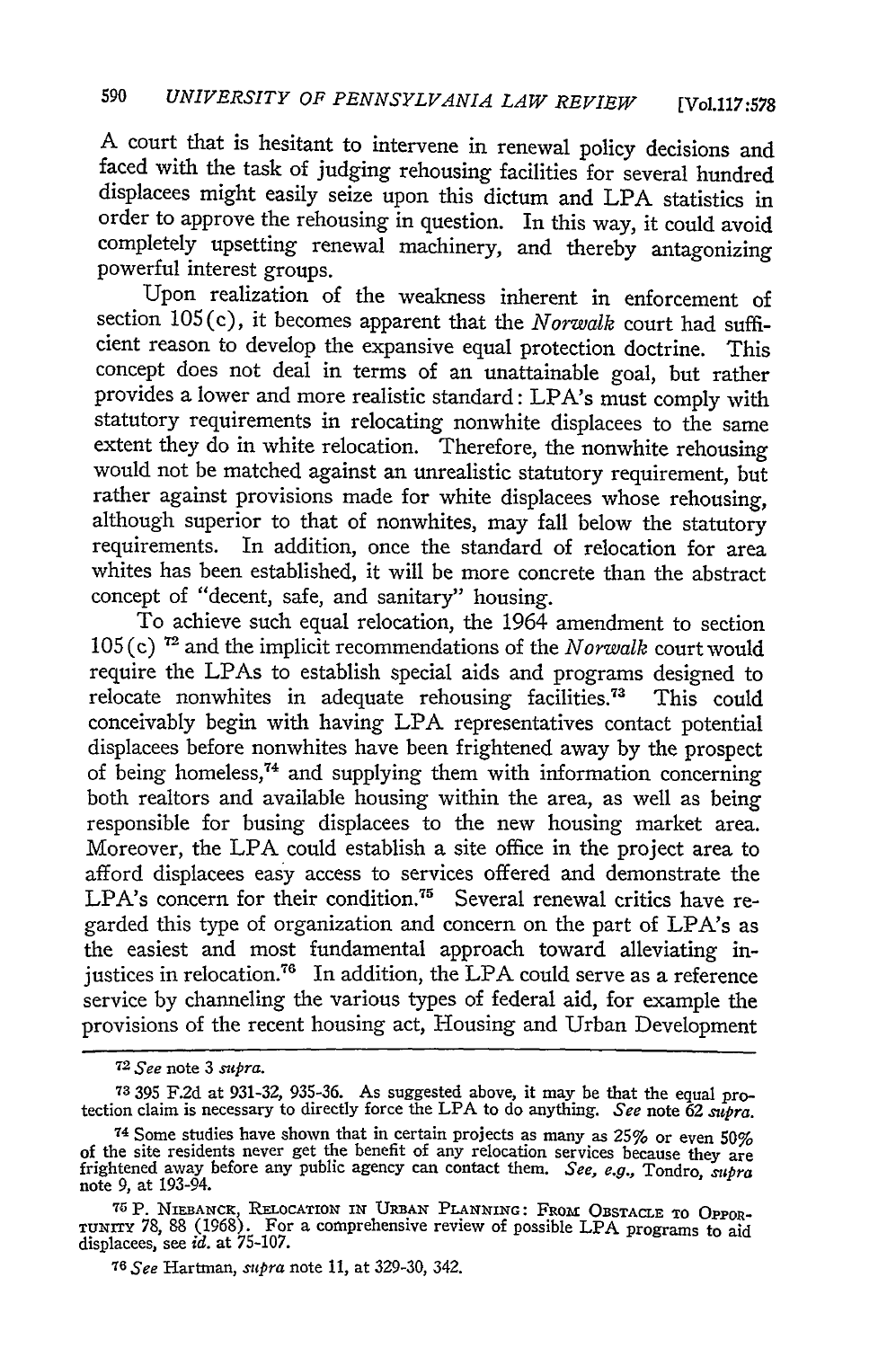Act, $77$  to displacees. These programs will be of little help unless some local planning body is responsible for describing them to those needing relief and for referring those same people to the appropriate agencies.

Furthermore, fresh assistance could come from the recent open housing act in Congress, the Civil Rights Act of 1968,78 and the recent decision of the Supreme Court, *Jones v. Alfred H. Mayer Co., <sup>9</sup>*to provide some remedies against discrimination in the private housing market.<sup>80</sup> LPAs not only could inform nonwhite displacees (and especially their interest groups) of their rights under these recent developments, but also could make use of the provisions of the Civil Rights Act of 1968. This law gives **HUD** the responsibility of investigating discrimination in the housing market with an eye towards conciliation, $81$  and the Attorney General the right to bring civil suits where there is a pattern of discrimination or any denial of the specified rights if the denial raises an issue of public importance. $82$  Hence, when the LPA encounters discrimination in its local community, HUD could attempt to arbitrate the matter. Should HUD's attempts fail, both the LPA and

77 Housing and Urban Development Act of 1968, Pub. L. 90-448 (August 1, 1968). Generally, this Act was intended to provide **1.7** million units of new and re- habilitated housing for low income families within the next 3 years. In addition, it will provide low income families with rent supplements and loans for prospective<br>homeowners among them. This Act will be truly effective only if Congress sees fits to<br>appropriate funds in order that this goal of public hou

**<sup>78</sup>**Civil Rights Act of 1968, Pub. L. 90-284, 82 Stat 73 (codified in scattered sections of **18,** 42 U.S.C.). Generally, the housing provisions of this Act prohibit discrimination on the basis of race, religion, or national origin in selling or renting housing, as well as in the services for selling and renting housing such as advertising, real estate and financial services. It will go into effect in 3 stages over a 3 year period, and by the end of that period over 80 pe advertising; also exempted are dwellings of up to 4 separate living units in which the owner maintains a residence.

**79 392 U.S.** 409 **(1968).** The Court here held that § 1 of the Civil Rights Act of **1866,** now 42 **U.S.C.** § 1982 (1964), barred any racial discrimination, private or public, in the sale or rental of housing. In contrast to the Civil Rights Act of **1968,** it deals only with racial discrimination and not discrimination based on religion or national origin. It does not deal with advertising and does not provide special federal assistance to aggrieved parties. Furthermore, it does not specifically cover real estate or financial services. On the other hand, the **1866** Act contains no exemptions and is enforceable **by** private parties acting on their own initiative.

**0** It has been suggested that even granting effective remedies against discrimination, many Negroes may be unwilling to be "pioneers" in white neighborhoods. See S. GREER, URBAN RENEWAL AND AMERICAN CITIES 58-9 (1965). This basic reluctance however, would not seem to present an overwhelming obstacle. First, Greer himself presents evidence that a concerned promotion on the part of a sensitive LPA can<br>overcome this reluctance. *Id.* at 57-8. Second, this fear would decrease if a reason-<br>able number of displacees from the same project area we rights movement's support of open housing would seem to indicate that many non- vhites will accept housing in previously all-white neighborhoods.

**81** Civil Rights Act of 1968, § 808(a), 42 **U.S.C.A.** § 3608(a) (Supp. 1968).

**82** Civil Rights Act of 1968, § 813(a), 42 U.S.C.A. § 3613(a) (Supp. 1968).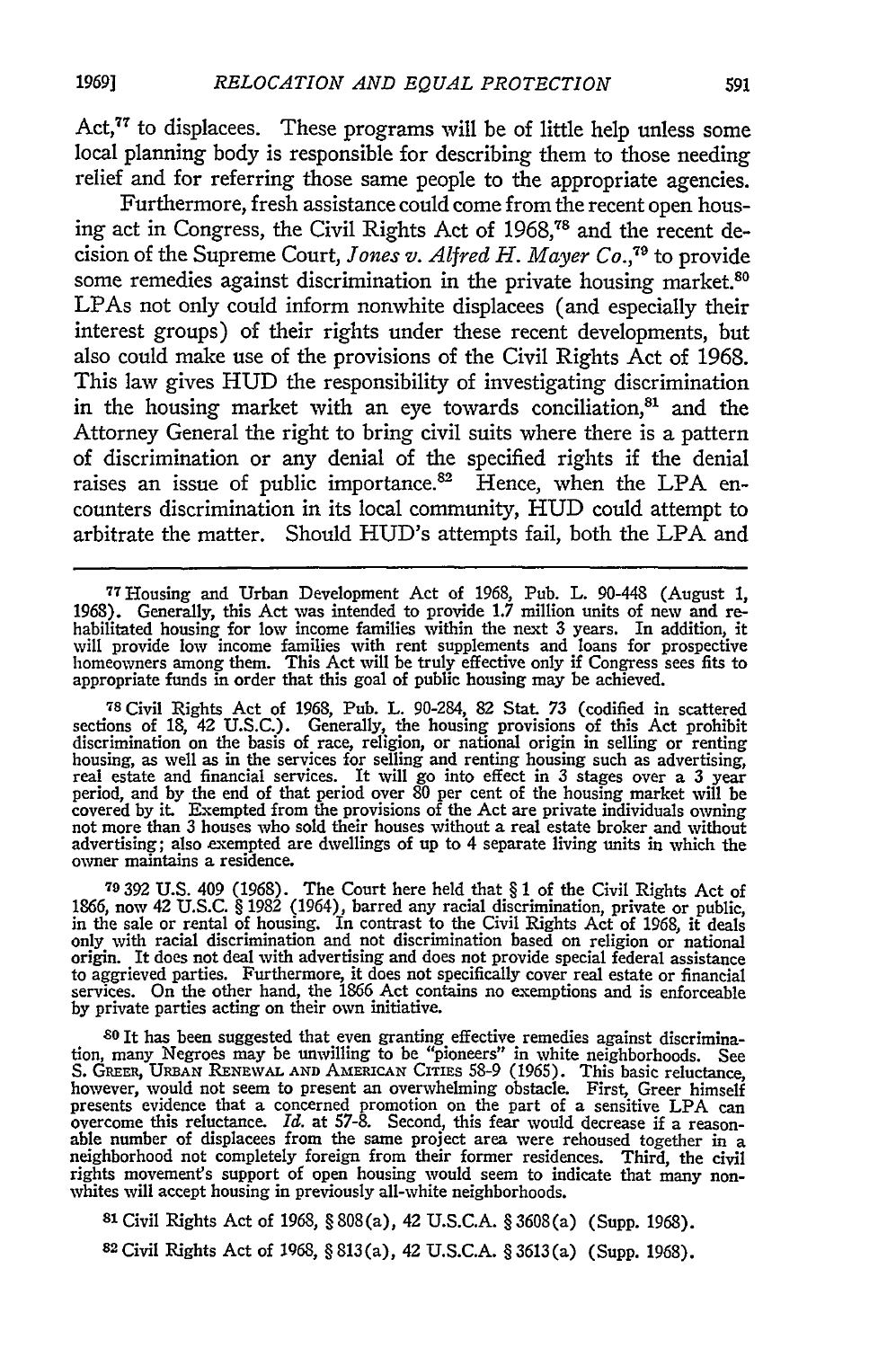**HUD** could inform the Attorney General, who could bring civil suits against the obstructionists.

If the "expansive" goal proves to be a realistic one, the federal courts need not be fearful of destroying the renewal system through project injunctions. Although the requirement that nonwhites achieve equal standards in rehousing with whites will inevitably cause slowdowns, in time the problem should be eased. Once LPAs have established formal procedures to rehouse nonwhites, and the effect of open housing laws has created an impact on the housing market, LPAs should be able to relocate in a juster fashion.

Courts might also find that the slowdowns have unexpected remedial effects. Influential local interests that might otherwise have been unaware of (or, more likely, unconcerned with) the difficulties of nonwhite displacees may become keenly interested in their adequate relocation. In the *Norwalk CORE* situation, if the project is enjoined, other business interests waiting to continue construction on the project might see fit to use their influence to persuade Norwalk officials to forego their plans for moderate income apartments, and encourage them instead to construct public housing.<sup>84</sup> Thus, the displacees would be rehoused and the area would be renewed. Furthermore, indirect assistance from the white power structure would become a continual process. Although whites represent only a minority of the displacees,<sup>85</sup> their families, friends, associations, and businesses in some instances form powerful interest groups that can exert pressure on town councils and LPAs. **By** lobbying for better facilities and more public housing programs, they may prevent a reduction in relocation services. Thus, as whites protect and improve their standards, nonwhite displacees will also benefit since the adequacy of their facilities will be measured by the facilities available to the whites.

#### III. CONCLUSION

The *Norwalk* court fundamentally asserts that every displacee must be provided with relocation facilities. This requirement alone will cause government planning institutions to shift from a merely collateral concern with displacement to a full-fledged involvement in the relocation process. The real problem, however, centers on what standards these facilities are to meet. An examination of the realism adhered to by the *Norwalk* court indicates that in the immediate

**<sup>83</sup>**Such action would be highly effective, but may not be within the activity which court would order in fashioning relief. The *Norwalk* court noted that the plain-<br>tiffs were not demanding that the defendants end discrimination in the housing market or find integrated housing for the displacees. *See* 395 F.2d at 930.

**<sup>84</sup>**Such a result would be particularly advantageous since the *Norwalk* court strongly implied the inappropriateness of judicial action concerning the six-acre plot. *See* 395 F.2d at 930.

*s <sup>5</sup> See, e.g.,* **S.** GREE, **URBAN RENEWAL AND AmERIcA\_&** CITms 151 (1965).